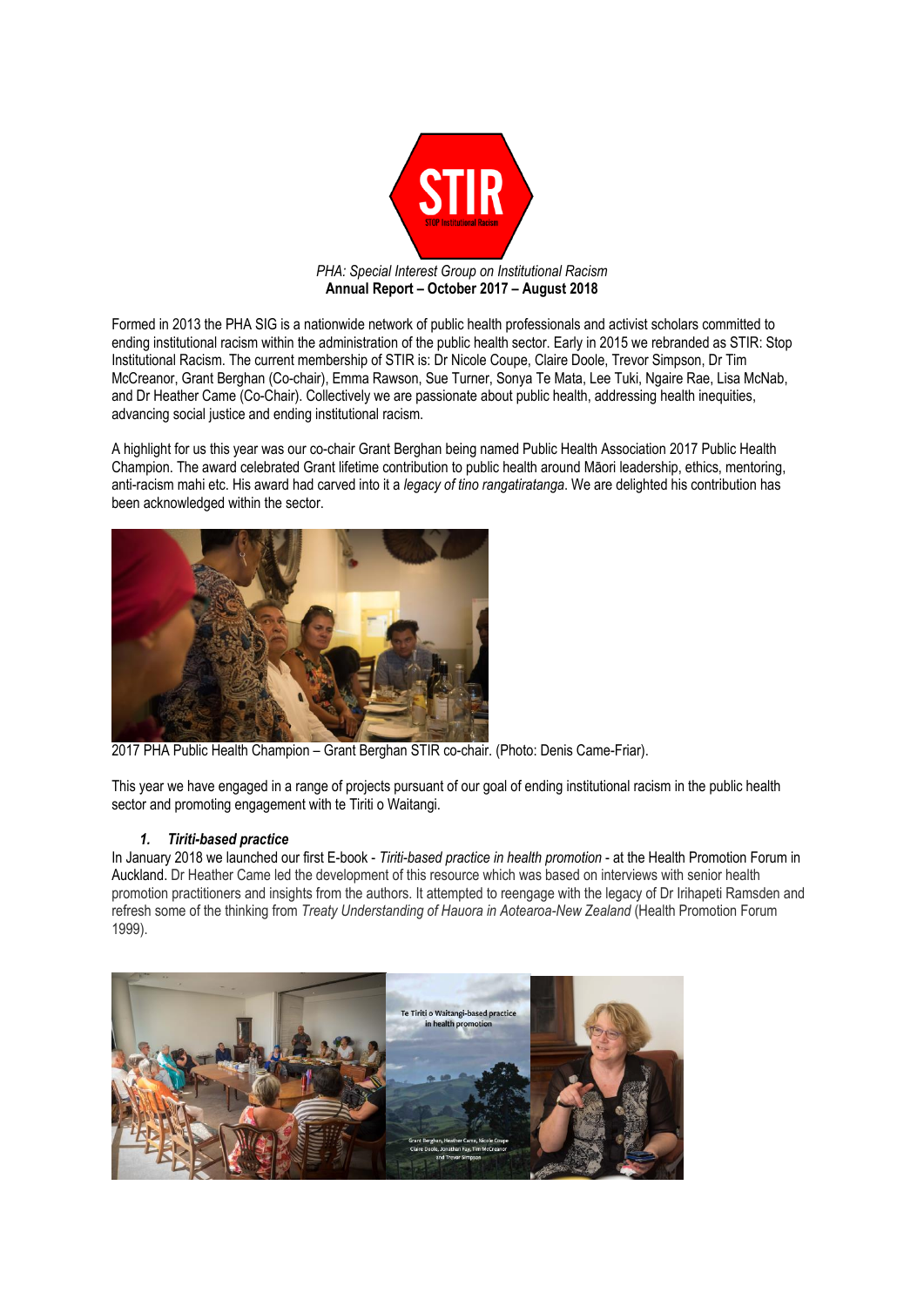Sione Tutahi talking at the book launch and Claire Doole founding member STIR. Photo: Denis Came-Friar

Dr Moana Jackson, said in his forward to the e-book that this resource:

"It offers guidance for all who work in the health sector to manage and develop their Treaty based practice … and recognises power relationships and also the historical, political, and economic context ... Good health and good health practice come from a shared interest in the just-ness of a society. Perhaps more than anything else it is the hope and promise of such just-ness that te Tiriti most enshrines".

Berghan, G., Came, H., Doole, C., Coupe, N., Fay, J., McCreanor, T., & Simpson, T. (2017). *Te Tiriti-based practice in health promotion*. Auckland, New Zealand: STIR: Stop Institutional Racism.

It can be downloaded for free from the Treaty Resource Centre website <https://trc.org.nz/sites/trc.org.nz/files/ToW%20practice%20in%20HP%20online.pdf>

The book continues to be well received within the sector. We understand it is being used within the sector to inform training sessions bout Tiriti-based practice. Likewise, it is appearing on reading lists across New Zealand universities.

As a follow up to this work STIR is negotiated to offer some training workshops based on the E-book. Likewise we are in the process of finalising a paper about strengthening teaching about te Tiriti o Waitangi to health practitioners within tertiary education settings.

## **2. WAI 2575 – Health kaupapa claim**

We have been receiving positive feedback that various claimants involved in the WAI 2575 health kaupapa claim have been drawing on evidence we have pulled together about institutional racism in the health sector. We have been invited by several groups to be expert witnesses and thus far we have produced two evidence briefs that will be heard during stage one of the hearings in October at Turangawaewae Marae.

The first is a critical review of the Primary Health Care Strategy (2001) and the second focusses on the Crown's inaction in relation to addressing institutional racism. The briefs are publicly available from the Waitangi Tribunal website. We are currently reframing them into academic papers in the hope they will be peer reviewed before the hearings.

### **3. Building the evidence base**

STIR continues to undertake research about sites of institutional racism and anti-racism praxis. This year our paper about how ten years of public health policy talks about te Tiriti has been published.

• **Came**, H., Cornes, R., & McCreanor, T. (2018). Treaty of Waitangi in New Zealand public health policy 2006-2016 *New Zealand Medical Journal*, 131(1469), 32-27.

We have a chapter due out in the next few months in an international textbook about racism and public health about embracing anti-racism praxis for allies.

We are several other papers under review exploring:

- Cultural competencies of the regulated workforce
- Māori and Pacific perceptions of public health advisory group processes
- Fat shaming in public health moving past racism to indigenous solutions

We also have several papers under development one about how health policy talks about Māori health, one about ethnic pay disparities, and another chapter for a textbook about ethnic health policy.

### **4. United Nations**

In February 2018 STIR led a coalition of NGOs (Te Rūnanga o Aotearoa, New Zealand Nurses Organisation, Auckland University of Technology, Pukenga Consultancy Ltd, Tāmaki Tiriti Workers, Health Promotion Forum, Waka Oranga and the New Zealand Public Health Association) to write a shadow report to the United Nations CESCR committee in relation to the New Zealand Governments compliance with Convention on the *Economic Social and Cultural Rights* (UN 1976). We produced a comprehensive report drawing on the expertise of 10 co-authors who outlined twenty one substantive issues and made 49 recommendations to the committee.

• Azarmandi , M, Berghan, G, Came, H, Chenery, C, Goza, T, Mikahere-Hall, A, Hickey, H, Manson, L, McCreanor,